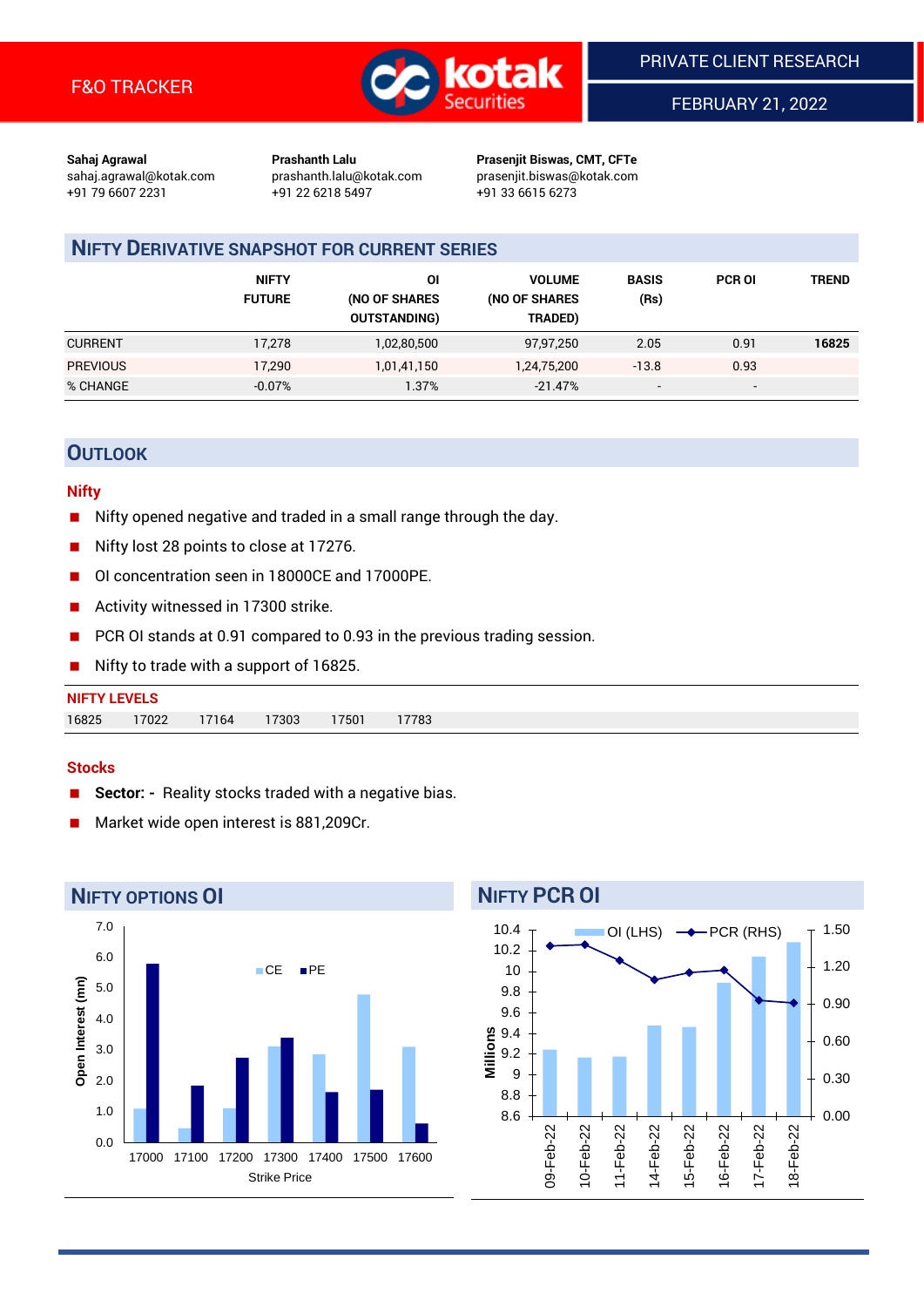# **FUTURE STATISTICS**

## **OI INCREASE**

| <b>SYMBOL</b>     | ΟI     | ΟI          | <b>PRICE CHG</b> |
|-------------------|--------|-------------|------------------|
|                   | $(\%)$ | (SHARES)    | (%)              |
| AMBUJACEM         | 24.1%  | 2,26,89,000 | $-6.0%$          |
| <b>MOTHERSUMI</b> | 15.7%  | 2,51,02,000 | $-4.9%$          |
| <b>JKCEMENT</b>   | 10.9%  | 3,32,325    | $-2.2%$          |
| <b>DIXON</b>      | 8.1%   | 7,57,250    | $-3.0%$          |
| <b>NMDC</b>       | 8.0%   | 9,72,63,900 | $-1.7%$          |
| <b>AARTIIND</b>   | 7.9%   | 28.70.450   | $-1.7%$          |
| <b>INDIAMART</b>  | 6.6%   | 4,84,800    | $-3.5%$          |
| <b>ASTRAL</b>     | 6.1%   | 12,70,225   | $-3.3%$          |
| <b>IEX</b>        | 6.1%   | 5,41,38,750 | 0.3%             |
| <b>MFSL</b>       | 5.8%   | 15.73.000   | $-0.3%$          |

| <b>OI DECREASE</b> |         |             |                  |
|--------------------|---------|-------------|------------------|
| <b>SYMBOL</b>      | ΟI      | ΟI          | <b>PRICE CHG</b> |
|                    | $(\%)$  | (SHARES)    | $(\%)$           |
| ABB                | $-7.6%$ | 4,27,750    | 0.5%             |
| <b>CUMMINSIND</b>  | $-7.3%$ | 20,97,600   | $-1.1%$          |
| <b>PFIZER</b>      | $-4.5%$ | 1,79,750    | $-0.7%$          |
| <b>HDFC</b>        | $-4.5%$ | 2,47,75,800 | 1.2%             |
| <b>MUTHOOTFIN</b>  | $-4.4%$ | 41,07,750   | 1.1%             |
| ONGC               | $-4.2%$ | 4,01,86,300 | $-2.2%$          |
| <b>HINDPETRO</b>   | $-4.0%$ | 1,42,39,800 | $-0.8\%$         |
| <b>BATAINDIA</b>   | $-3.9%$ | 15,10,300   | 0.6%             |
| <b>BERGEPAINT</b>  | $-3.4%$ | 43,94,500   | 1.7%             |
| <b>PERSISTENT</b>  | $-2.9%$ | 4,18,500    | $-1.4%$          |

# **CASH STATISTICS**

| <b>TOP VOLUMES</b> |                      |              |              |  |  |  |  |  |
|--------------------|----------------------|--------------|--------------|--|--|--|--|--|
| <b>SYMBOL</b>      | <b>TRADED SHARES</b> | <b>VALUE</b> | <b>CLOSE</b> |  |  |  |  |  |
|                    | (QTY)                | (IN LAKHS)   |              |  |  |  |  |  |
| <b>TCS</b>         | 36,88,883            | 1,39,755     | 3,794        |  |  |  |  |  |
| <b>ADANIPOWER</b>  | 8,40,48,571          | 1,12,609     | 132          |  |  |  |  |  |
| <b>HDFC</b>        | 37,25,963            | 90,739       | 2,441        |  |  |  |  |  |
| <b>SBIN</b>        | 1,51,11,223          | 77,950       | 515          |  |  |  |  |  |
| <b>TATAMOTORS</b>  | 1,54,76,803          | 76,980       | 493          |  |  |  |  |  |
| <b>RELIANCE</b>    | 31,26,873            | 76,304       | 2,424        |  |  |  |  |  |
| <b>ICICIBANK</b>   | 89,45,567            | 67,203       | 749          |  |  |  |  |  |
| <b>HDFCBANK</b>    | 38,98,064            | 58,705       | 1,512        |  |  |  |  |  |
| <b>TATASTEEL</b>   | 47,25,120            | 56.547       | 1.191        |  |  |  |  |  |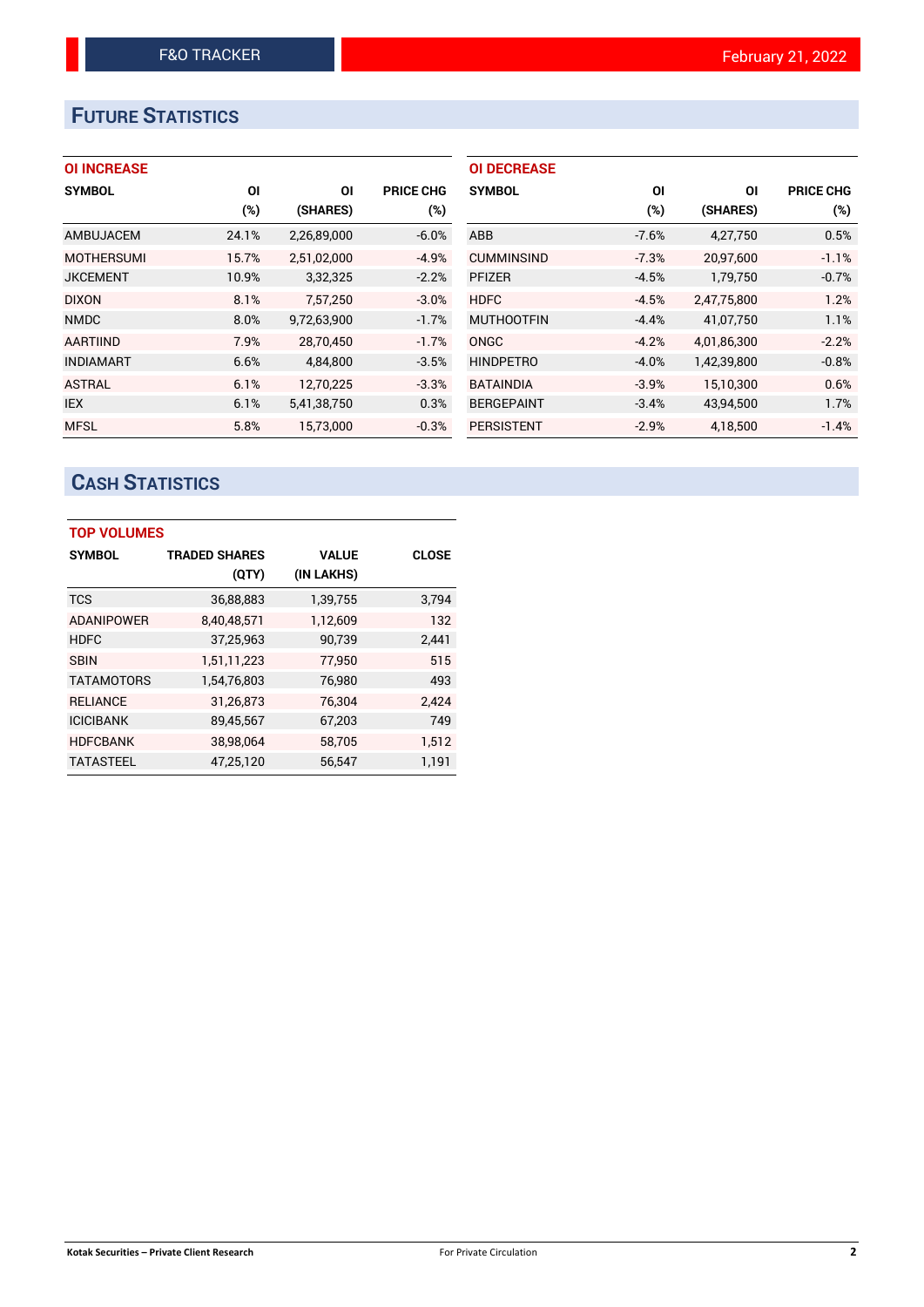# **OPTION STATISTICS**

## **SIGNIFICANT CALL OPEN INTEREST**

| <b>SYMBOL</b>     | <b>STRK</b>  | <b>OPTION</b> | <b>CLOSE</b> | FUT          | ΟI         |
|-------------------|--------------|---------------|--------------|--------------|------------|
|                   | <b>PRICE</b> | <b>TYPE</b>   | (RS)         | <b>CLOSE</b> | (SHARES)   |
| ONGC              | 175          | CE            | 0.3          | 167          | 339.72.400 |
| ONGC              | 180          | CE            | 0.2          | 167          | 195,34,900 |
| <b>NTPC</b>       | 140          | <b>CE</b>     | 0.2          | 133          | 209.70.300 |
| <b>NTPC</b>       | 135          | CF            | 0.5          | 133          | 179,32,200 |
| ONGC              | 170          | CE            | 1.2          | 167          | 136,05,900 |
| <b>HEROMOTOCO</b> | 2,800        | CF            | 15.3         | 2,714        | 8,26,200   |
| <b>TCS</b>        | 4,000        | CE            | 6.4          | 3,789        | 27,27,900  |
| M&M               | 900          | <b>CE</b>     | 0.9          | 852          | 30,52,700  |
| <b>BPCL</b>       | 400          | <b>CE</b>     | 0.6          | 373          | 51,66,000  |
| COALINDIA         | 170          | CE            | 0.8          | 163          | 93,57,600  |

## **SIGNIFICANT PUT OPEN INTEREST**

| <b>SYMBOL</b>     | <b>STRK</b><br>PRICE | <b>OPTION</b><br>TYPE | <b>CLOSE</b><br>(RS) | <b>FUT</b><br><b>CLOSE</b> | ΟI<br>(SHARES) |
|-------------------|----------------------|-----------------------|----------------------|----------------------------|----------------|
| <b>HINDALCO</b>   | 500                  | PF                    | 0.7                  | 529                        | 31,39,000      |
| ONGC              | 165                  | PF                    | 2.1                  | 167                        | 30,80,000      |
| <b>SBIN</b>       | 500                  | <b>PE</b>             | 3.5                  | 515                        | 53,11,500      |
| <b>BANKBARODA</b> | 100                  | PF                    | 0.9                  | 105                        | 88,10,100      |
| <b>HINDALCO</b>   | 520                  | PF                    | 2.7                  | 529                        | 23,14,475      |
| COALINDIA         | 160                  | PF                    | 1.4                  | 163                        | 30,28,200      |
| <b>HINDALCO</b>   | 510                  | PF                    | 1.1                  | 529                        | 21,54,300      |
| <b>TCS</b>        | 3,800                | PF                    | 51.6                 | 3,789                      | 7,16,850       |
| <b>TATAMOTORS</b> | 500                  | <b>PE</b>             | 12.8                 | 494                        | 44.74.500      |
| COALINDIA         | 150                  | <b>PE</b>             | 0.4                  | 163                        | 25,11,600      |

| SIGNIFICANT CALL OPEN INTEREST ADDITION |              |               |             |        |              | SIGNIFICANT PUT OPEN INTEREST ADDITION |              |               |             |        |              |
|-----------------------------------------|--------------|---------------|-------------|--------|--------------|----------------------------------------|--------------|---------------|-------------|--------|--------------|
| <b>SYMBOL</b>                           | <b>STRK</b>  | <b>OPTION</b> | <b>OPEN</b> | OI CHG | <b>CLOSE</b> | <b>SYMBOL</b>                          | <b>STRK</b>  | <b>OPTION</b> | <b>OPEN</b> | OI CHG | <b>CLOSE</b> |
|                                         | <b>PRICE</b> | <b>TYPE</b>   | <b>INT</b>  | (%)    | (Rs)         |                                        | <b>PRICE</b> | <b>TYPE</b>   | <b>INT</b>  | (%)    | (Rs)         |
| AMBUJACEM                               | 340          | <b>CE</b>     | 4,39,500    | 29200% | 6.7          | L&TFH                                  | 63           | <b>PE</b>     | 2,94,492    | 1000%  | 0.4          |
| AMBUJACEM                               | 345          | <b>CE</b>     | 5.65.500    | 18750% | 4.3          | <b>PFC</b>                             | 112          | <b>PE</b>     | 2.29.400    | 517%   | 0.3          |
| <b>MOTHERSUMI</b>                       | 160          | <b>CE</b>     | 18,90,000   | 10700% | 2.7          | <b>VOLTAS</b>                          | 1,240        | <b>PE</b>     | 1,39,000    | 415%   | 15.0         |
| <b>PFC</b>                              | 129          | <b>CE</b>     | 2,23,200    | 3500%  | 0.3          | <b>VOLTAS</b>                          | 1,220        | <b>PE</b>     | 2.19.000    | 232%   | 7.9          |
| <b>SUNTV</b>                            | 490          | <b>CE</b>     | 2,14,500    | 3475%  | 6.8          | <b>AMBUJACEM</b>                       | 320          | <b>PE</b>     | 2,82,000    | 185%   | 2.5          |
| <b>MOTHERSUMI</b>                       | 165          | <b>CE</b>     | 9.94.000    | 1395%  | 1.5          | AMBUJACEM                              | 340          | <b>PE</b>     | 5.31.000    | 183%   | 8.2          |
| <b>FSL</b>                              | 130          | <b>CE</b>     | 4,03,000    | 761%   | 2.1          | <b>MOTHERSUMI</b>                      | 140          | <b>PE</b>     | 3,85,000    | 182%   | 0.6          |
| AMBUJACEM                               | 355          | <b>CE</b>     | 4.59.000    | 685%   | 1.8          | AMBUJACEM                              | 330          | <b>PE</b>     | 4.12.500    | 133%   | 4.4          |
| <b>NBCC</b>                             | 42           | <b>CE</b>     | 4,56,000    | 533%   | 0.7          | <b>ITC</b>                             | 218          | <b>PE</b>     | 8.06.400    | 131%   | 0.9          |
| AMBUJACEM                               | 350          | <b>CE</b>     | 12.34.500   | 501%   | 2.8          | <b>AMBUJACEM</b>                       | 310          | <b>PE</b>     | 1.99.500    | 129%   | 1.5          |

|                  | <b>CALL OPTION VOLUMES</b> |               |                  |              |                  | <b>PUT OPTION VOLUMES</b> |               |                  |              |  |
|------------------|----------------------------|---------------|------------------|--------------|------------------|---------------------------|---------------|------------------|--------------|--|
| <b>SYMBOL</b>    | <b>STRK</b>                | <b>OPTION</b> | <b>CONTRACTS</b> | <b>CLOSE</b> | <b>SYMBOL</b>    | <b>STRK</b>               | <b>OPTION</b> | <b>CONTRACTS</b> | <b>CLOSE</b> |  |
|                  | <b>PRICE</b>               | <b>TYPE</b>   |                  | (Rs)         |                  | <b>PRICE</b>              | <b>TYPE</b>   |                  | (Rs)         |  |
| <b>TCS</b>       | 3,800                      | <b>CE</b>     | 30,258           | 42.2         | <b>RELIANCE</b>  | 2,400                     | PE            | 16,566           | 18.8         |  |
| <b>RELIANCE</b>  | 2,500                      | <b>CE</b>     | 24,128           | 7.2          | <b>SBIN</b>      | 510                       | <b>PE</b>     | 9,115            | 6.4          |  |
| <b>RELIANCE</b>  | 2,460                      | <b>CE</b>     | 18,917           | 15.3         | <b>HDFCBANK</b>  | 1,500                     | PE            | 8,564            | 12.7         |  |
| <b>TCS</b>       | 3.900                      | <b>CE</b>     | 17.159           | 14.9         | <b>INFY</b>      | 1.700                     | PE            | 8,515            | 16.2         |  |
| <b>TATASTEEL</b> | 1,200                      | <b>CE</b>     | 16,821           | 17.0         | <b>RELIANCE</b>  | 2,440                     | PE            | 8,426            | 38.4         |  |
| LT               | 1,900                      | <b>CE</b>     | 16,657           | 16.9         | <b>SBIN</b>      | 500                       | <b>PE</b>     | 8,157            | 3.5          |  |
| <b>TCS</b>       | 4,000                      | <b>CE</b>     | 16,586           | 6.4          | <b>RELIANCE</b>  | 2,420                     | PE            | 7,551            | 27.4         |  |
| <b>RELIANCE</b>  | 2,440                      | <b>CE</b>     | 15.779           | 22.5         | <b>HDFC</b>      | 2,400                     | <b>PE</b>     | 7.034            | 13.0         |  |
| <b>SBIN</b>      | 520                        | <b>CE</b>     | 13,043           | 6.3          | <b>TATASTEEL</b> | 1,200                     | <b>PE</b>     | 6,853            | 27.2         |  |
| <b>HDFC</b>      | 2.440                      | <b>CE</b>     | 11,676           | 26.4         | <b>ICICIBANK</b> | 750                       | <b>PE</b>     | 6.191            | 11.8         |  |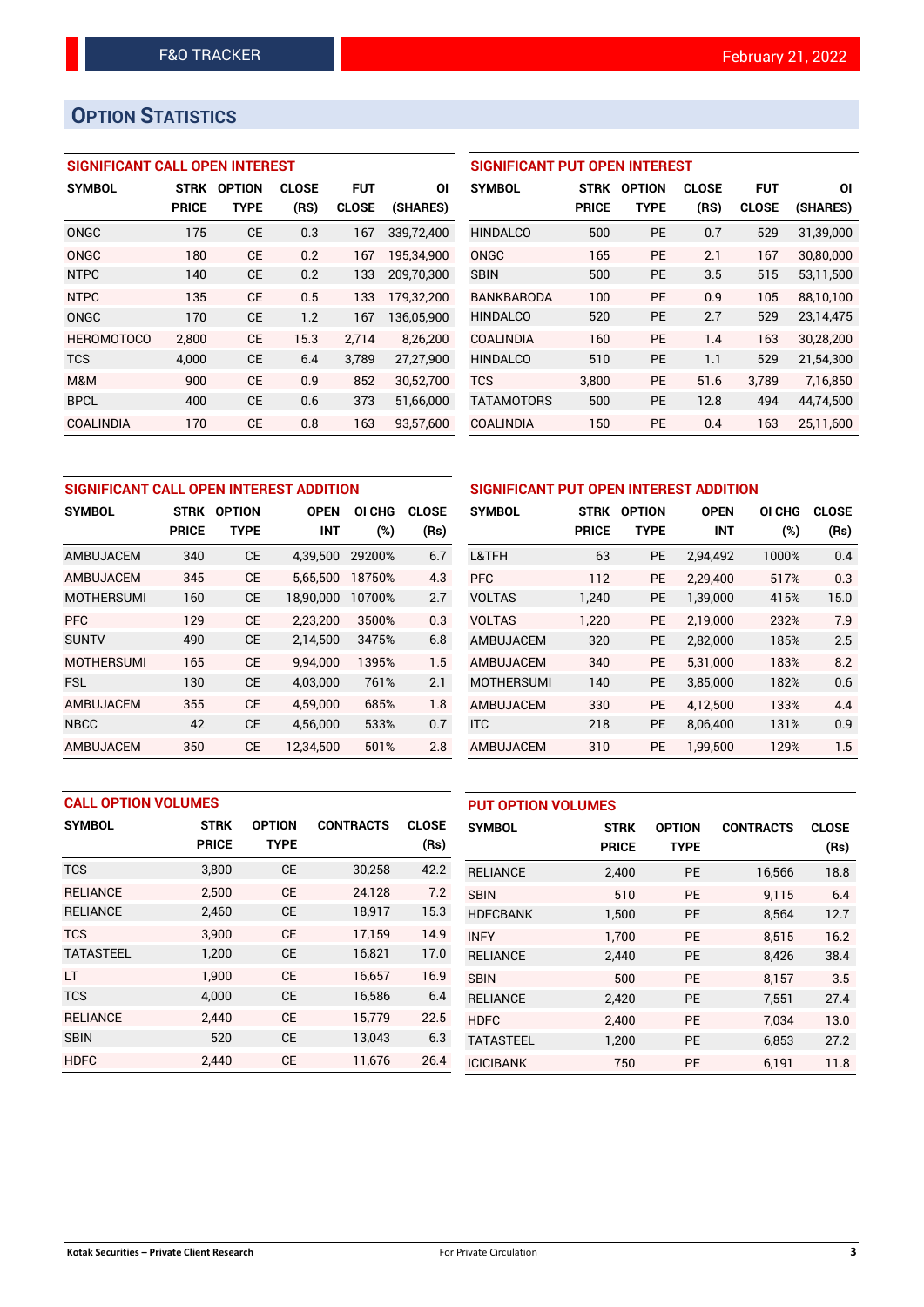#### **RATING SCALE (PRIVATE CLIENT GROUP)**

- **BUY**  Stock/Index looks strong from the expiry/near term perspective and is expected to gain on the basis of technical and/or derivative parameters. Time frame is minimum of current expiry and in certain cases extend to the next series depending on the stock behaviour. Strict stop loss needs to be adhered to for every buy/long recommendation given.
- **SELL** Stock/Index looks weak from the expiry/near term perspective and is expected to gain on the basis of technical and/or derivative parameters. Time frame is minimum of current expiry and in certain cases extend to the next series depending on the stock behaviour. Strict stop loss needs to be adhered to for every sell/short recommendation given.

#### **FUNDAMENTAL RESEARCH TEAM (PRIVATE CLIENT GROUP)**

**Shrikant Chouhan Arun Agarwal Amit Agarwal, CFA Hemali Dhame** shrikant.chouhan@kotak.com arun.agarwal@kotak.com agarwal.amit@kotak.com Hemali.Dhame@kotak.com +91 22 6218 5408 +91 22 6218 6443 +91 22 6218 6439 +91 22 6218 6433

jatin.damania@kotak.com +91 22 6218 6440 +91 22 6218 6432 +91 80801 97299 +91 22 6218 6427

**Sumit Pokharna** Pankaj Kumar<br>Oil and Gas, Information Tech Construction, C sumit.pokharna@kotak.com pankajr.kumar@kotak.com +91 22 6218 6438 +91 22 6218 6434

**Jatin Damania Purvi Shah Rini Mehta K. Kathirvelu**

Construction, Capital Goods & Midcaps

Transportation, Paints, FMCG

Metals & Mining, Midcap Pharmaceuticals Pharmaceuticals Research Associate Support Executive<br>
iatin.damania@kotak.com purvi.shah@kotak.com rini.mehta@kotak.com k.kathirvelu@kotak.com

### **TECHNICAL RESEARCH TEAM (PRIVATE CLIENT GROUP)**

[shrikant.chouhan@kotak.com](mailto:shrikant.chouhan@kotak.com) [amol.athawale@kotak.com](mailto:amol.athawale@kotak.com) Research Associate

**Shrikant Chouhan Amol Athawale Sayed Haider**

+91 22 6218 5408 +91 20 6620 3350 [sayed.haider@kotak.com](mailto:sayed.haider@kotak.com) +91 22 62185498

#### **DERIVATIVES RESEARCH TEAM (PRIVATE CLIENT GROUP)**

+91 79 6607 2231 +91 22 6218 5497 +91 33 6615 6273

**Sahaj Agrawal Prashanth Lalu Prasenjit Biswas, CMT, CFTe** [prasenjit.biswas@kotak.com](mailto:prasenjit.biswas@kotak.com)